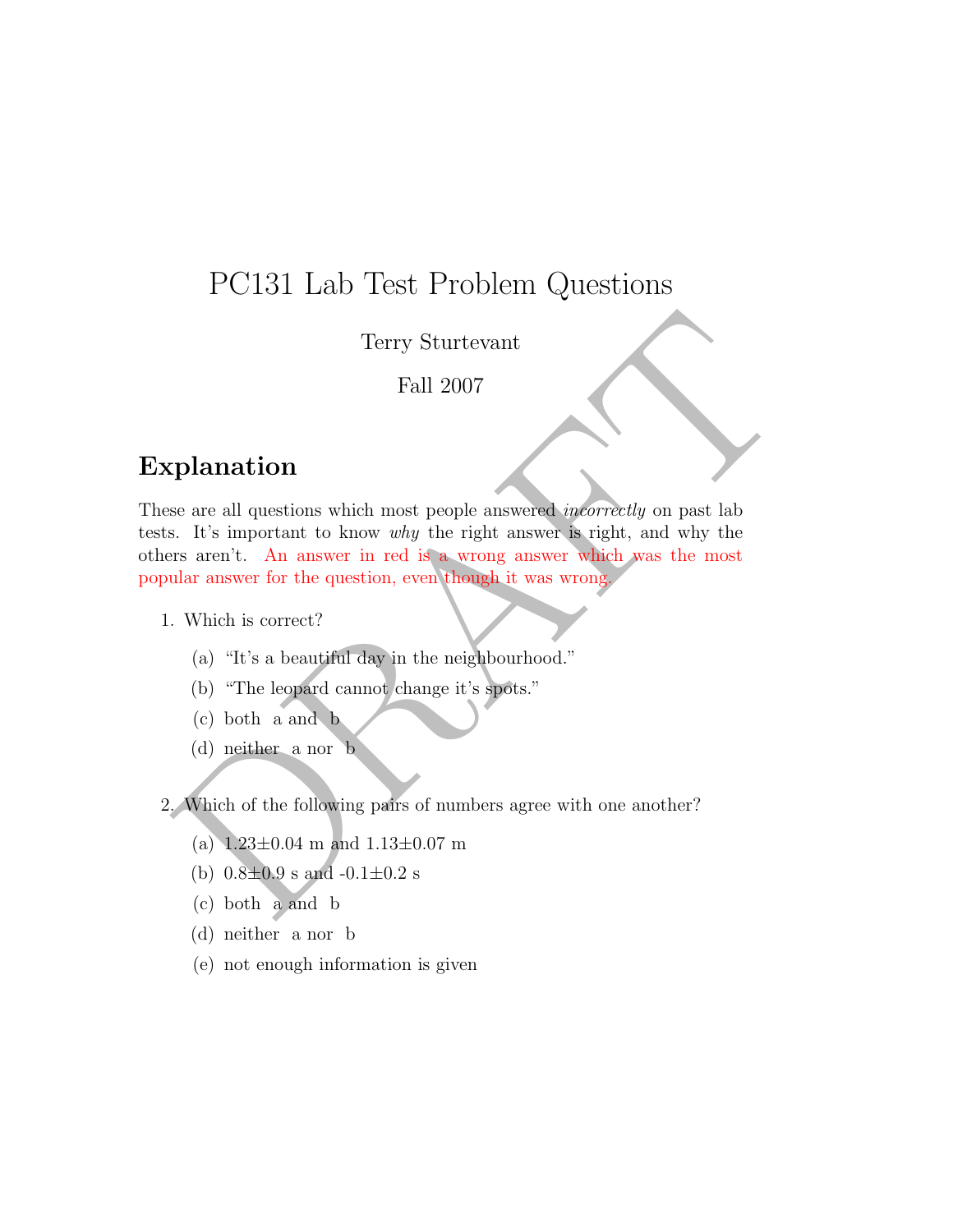- 3. Which of the following values is expressed in the most correct form?
	- (a)  $1.021 \times 10^3 \pm 30$
	- (b)  $1.021 \times 10^3 \pm 3 \times 10^1$
	- (c)  $(1.02 \pm 0.03) \times 10^3$
	- (d)  $(1.021 \pm 0.03) \times 10^3$
	- (e)  $1021 \pm 30$
- 4. Plagiarism is
	- (a) copying someone else's work without that person's permission
	- (b) allowing someone else's work to appear to be your own

 $\boldsymbol{T}$ 

- (c) both a and b
- (d) neither a nor b
- 5. Given that

$$
=2\pi\sqrt{\frac{\ell}{g}}
$$

(c)  $(1.02 \pm 0.03) \times 10^{3}$ <br>
(d)  $(1.021 \pm 0.03) \times 10^{3}$ <br>
(c)  $1021 \pm 30$ <br>
4. Plagiarism is<br>
(a) copying someone else's work without that person's permission<br>
(b) allowing someone else's work to appear to be your own<br>
(c with  $T, \ell$ , and g all positive quantities, then then uncertainty in T is given by  $\Delta T \approx$ 

(a) 
$$
2\pi \sqrt{\frac{\ell + \Delta \ell}{g - \Delta g}} - 2\pi \sqrt{\frac{\ell}{g}}
$$

- (b)  $\frac{1}{2}T\left(\frac{\Delta\ell}{\ell}+\frac{\Delta g}{g}\right)$  $\frac{\Delta g}{g}$
- (c) both a and b
- (d) neither a nor b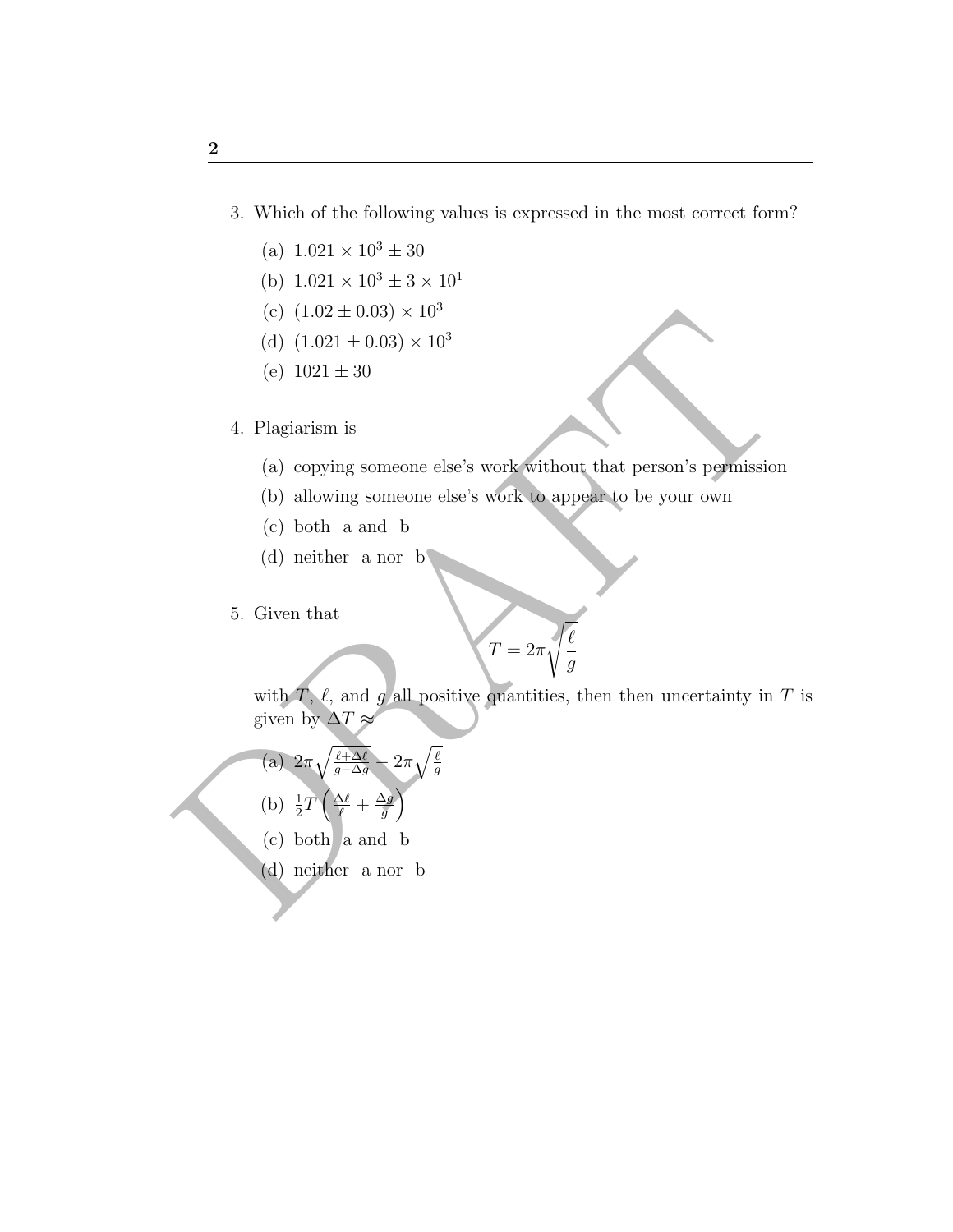6. Given that

$$
g=\frac{2h}{t^2}
$$

then the proportion of the total uncertainty which comes from the uncertainty in  $t$  is

(a)  $\frac{2(h+\Delta h)}{t^2} - \frac{2h}{t^2}$  $t^2$ 

(b) 
$$
\frac{2h}{(t+\Delta t)^2} - \frac{2h}{t^2}
$$

- (c) both a and b
- (d) neither a nor b
- 7. Consider the following definitions:
	- allowing someone else's work to appear to be your own
	- copying someone else's work without that person's permission

Which of the following is correct?

- (a) The first definition is for plagiarism and the second is for copyright violation.
- (a)  $\frac{2(b+\Delta h)}{(t+\Delta)^2} = \frac{2b}{t^2}$ <br>
(c) both a and b<br>
(d) neither a nor b<br>
Consider the following definitions:<br>
allowing someone else's work to appear to be your own<br>
copying someone else's work without that person's permi (b) The first definition is for copyright violation and the second is for plagiarism.
	- (c) Both definitions are for copyright violation.
	- (d) Both definitions are for plagiarism.
	- (e) Plagiarism and copyright violation are the same thing.
- 8. Which of the following values is expressed in the standard form?
	- (a)  $0.00476 \pm 0.0002$
	- (b)  $0.00476 \pm 0.00020$
	- (c)  $4.76 \times 10^{-3} \pm 2 \times 10^{-4}$
	- (d)  $(4.76 \pm 0.20) \times 10^{-3}$
	- (e)  $(4.8 \pm 0.2) \times 10^{-3}$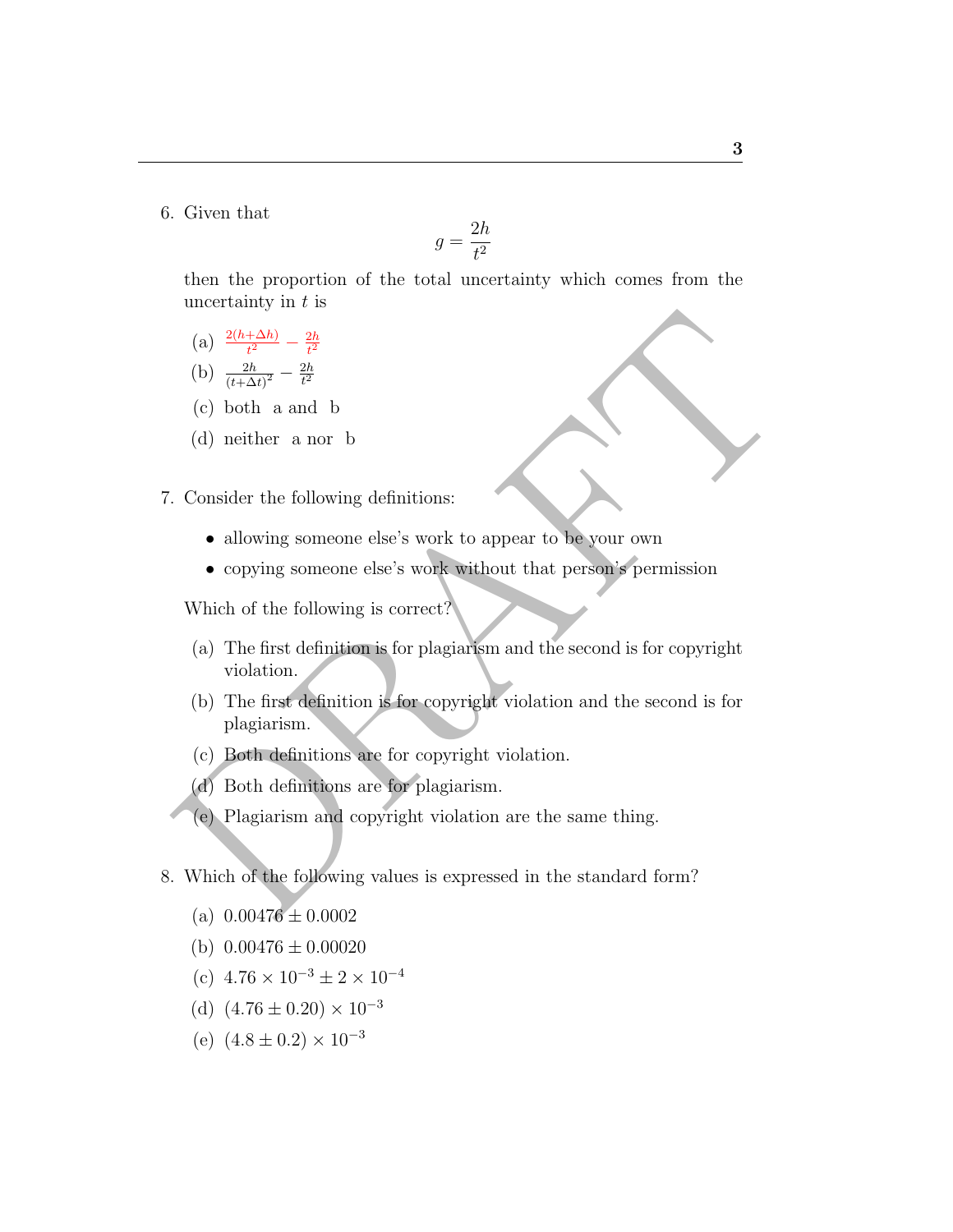

<span id="page-3-1"></span>Figure 1: For Question 9

- <span id="page-3-0"></span>9. Which of the following is valid for the precision measure of the vernier scale in Figure 1?
	- (a) 1 unit
	- (b) 0.5 unit
	- (c) 0.1 unit
	- (d) 0.05 unit
	- (e) 0.005 unit

10. Given that

$$
E = \frac{1}{2}mv^2
$$

with  $m$  and  $v$  positive quantities, then then uncertainty in  $E$  is given by  $\Delta E \approx$ 

- (a)  $\frac{1}{2}(m + \Delta m)(v + \Delta v)^2 \frac{1}{2}mv^2$
- (b)  $\frac{1}{2}mv^2\left(\frac{\Delta m}{m} + \frac{\Delta v}{v}\right)$  $\frac{\Delta v}{v}$
- (c) both a and b
- (d) neither a nor b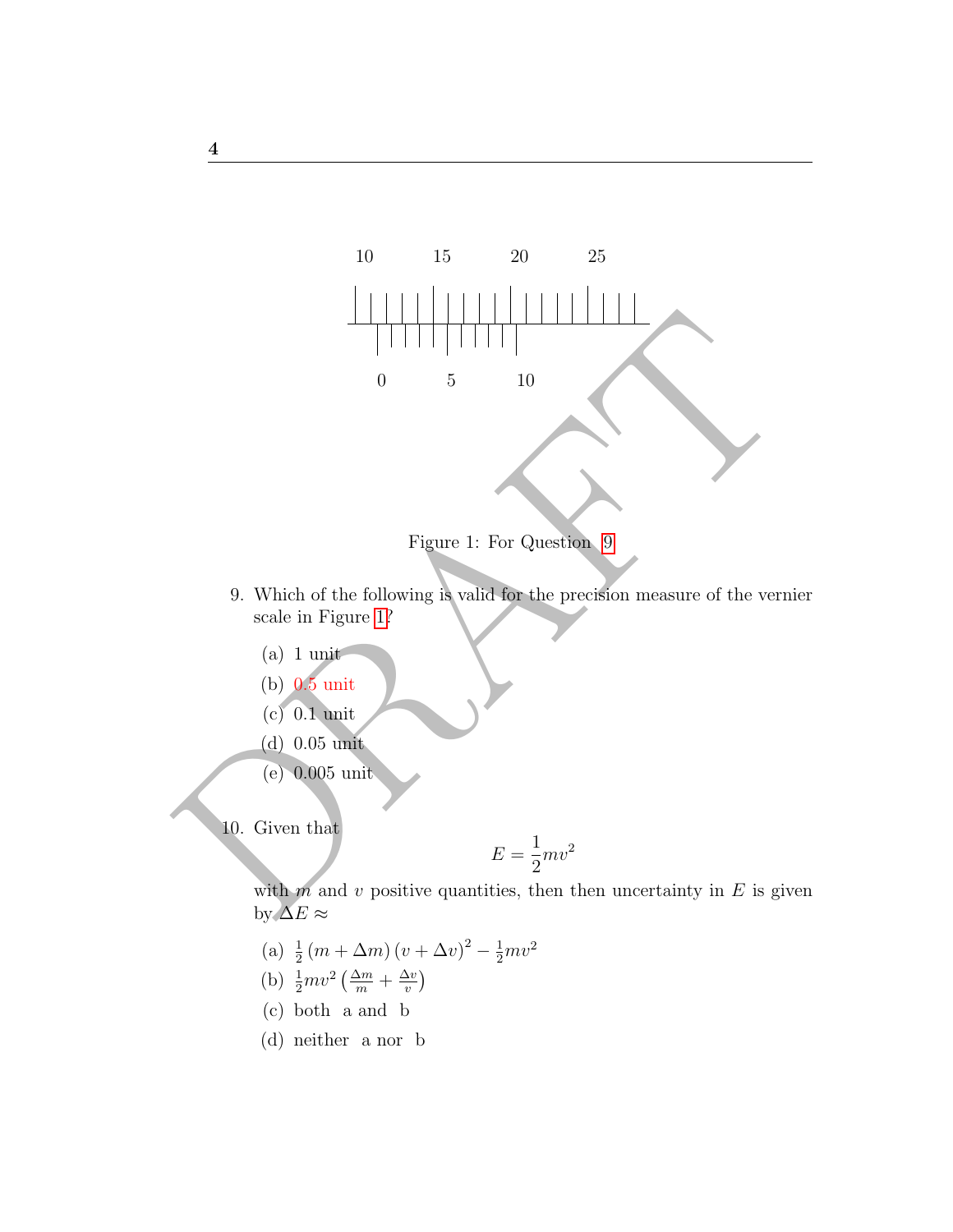|                                                                                                                                                                                                                                                                                                                                                                                                          | Ball $#$       | Mass(g) |  |
|----------------------------------------------------------------------------------------------------------------------------------------------------------------------------------------------------------------------------------------------------------------------------------------------------------------------------------------------------------------------------------------------------------|----------------|---------|--|
|                                                                                                                                                                                                                                                                                                                                                                                                          | 1              | $2.7\,$ |  |
|                                                                                                                                                                                                                                                                                                                                                                                                          | $\sqrt{2}$     | 3.1     |  |
|                                                                                                                                                                                                                                                                                                                                                                                                          | $\overline{3}$ | 2.5     |  |
|                                                                                                                                                                                                                                                                                                                                                                                                          | $\overline{4}$ | 3.0     |  |
|                                                                                                                                                                                                                                                                                                                                                                                                          | $\mathbf 5$    | 3.1     |  |
|                                                                                                                                                                                                                                                                                                                                                                                                          | $\,6$          | $2.6\,$ |  |
|                                                                                                                                                                                                                                                                                                                                                                                                          | $\overline{7}$ | $2.9\,$ |  |
|                                                                                                                                                                                                                                                                                                                                                                                                          | 8              | 2.8     |  |
|                                                                                                                                                                                                                                                                                                                                                                                                          | $\bar{m}$      | 2.8375  |  |
|                                                                                                                                                                                                                                                                                                                                                                                                          | $\sigma$       | 0.2264  |  |
| Table 1: Masses of Ping Pong Balls<br>The number of additional measurements which should be taken to get<br>the most precise result is<br>(a) 805<br>17<br>(b)<br>$(c)$ 8<br>$(d)$ 5<br>$(e)$ 0<br>. If a value for the speed of sound is calculated to be $v = 297.24$<br>$\rm m/s$<br>with an uncertainty of $\Delta v = 2.3954$ m/s then it should be written as<br>$\sqrt{2}$<br>$0.070100 + 0.0051$ |                |         |  |

For problem [11,](#page-4-0) consider the data in Table [1.](#page-4-1) (The precision measure of the balance used was 0.1g.)

<span id="page-4-1"></span>Table 1: Masses of Ping Pong Balls

- <span id="page-4-0"></span>11. The number of additional measurements which should be taken to get the most precise result is
	- (a) 805
	- (b) 17
	- (c) 8
	- (d) 5
	- (e) 0
- 12. If a value for the speed of sound is calculated to be  $v = 297.24$  m/s with an uncertainty of  $\Delta v = 2.3954$  m/s then it should be written as
	- (a)  $v = 297.2400 \pm 2.3954$  m/s
	- (b)  $v = 297.24 \pm 2.39$  m/s
	- (c)  $v = 297.24 \pm 2.40$  m/s
	- (d)  $v = 297.2 \pm 2.4$  m/s
	- (e)  $v = 297 \pm 2$  m/s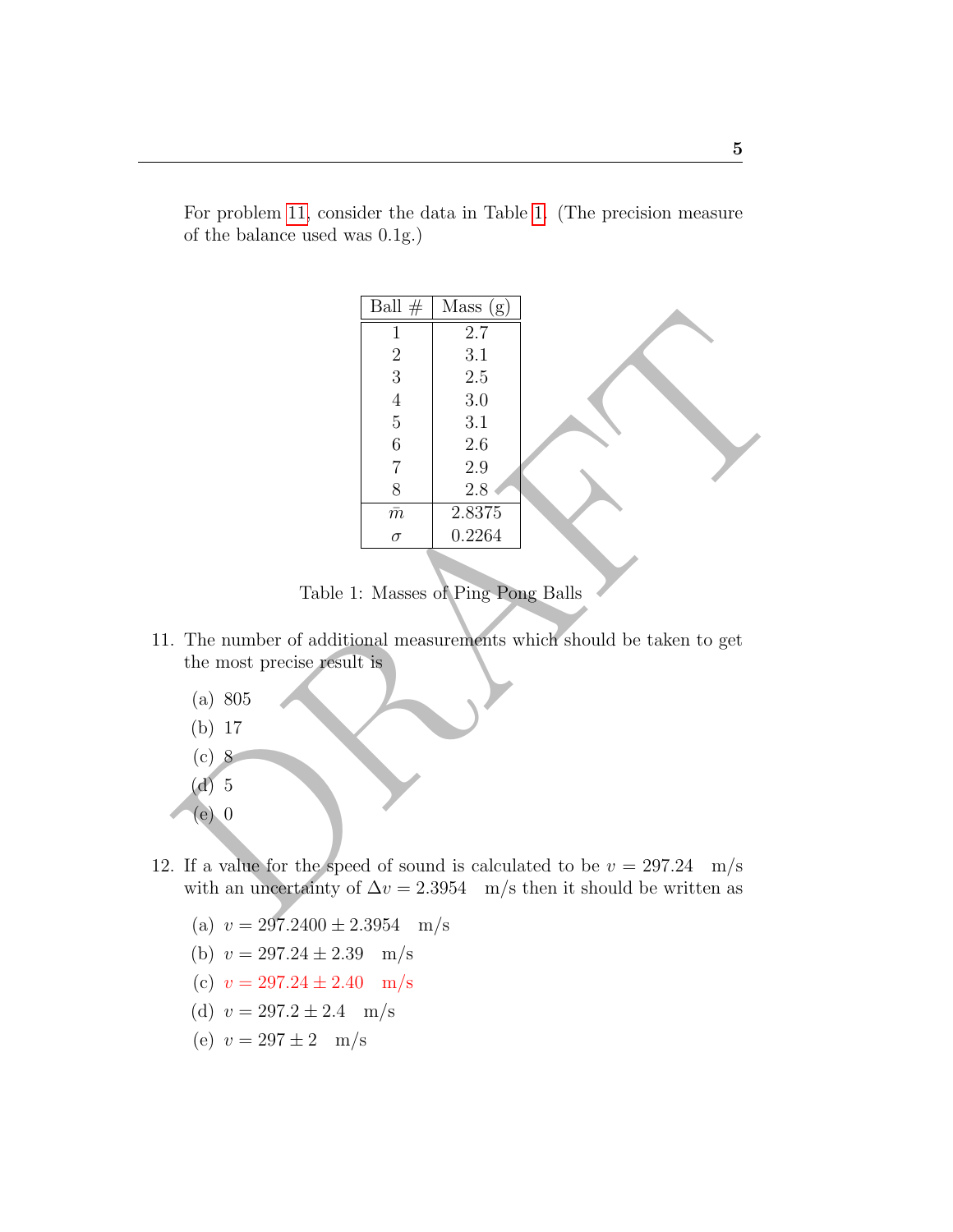13. The numbers 17, 13, 15, and 10 have a mean of 13.75 and a sample standard deviation of 3. If the uncertainty in each of the numbers is 1, what is the uncertainty in the average?



- <span id="page-5-0"></span>14. Which of the following is valid for the precision measure of the vernier scale in Figure 1?
	- $(a)$  1 unit
	- (b) 0.5 unit
	- (c) 0.1 unit
	- (d) 0.05 unit
	- (e) 0.005 unit